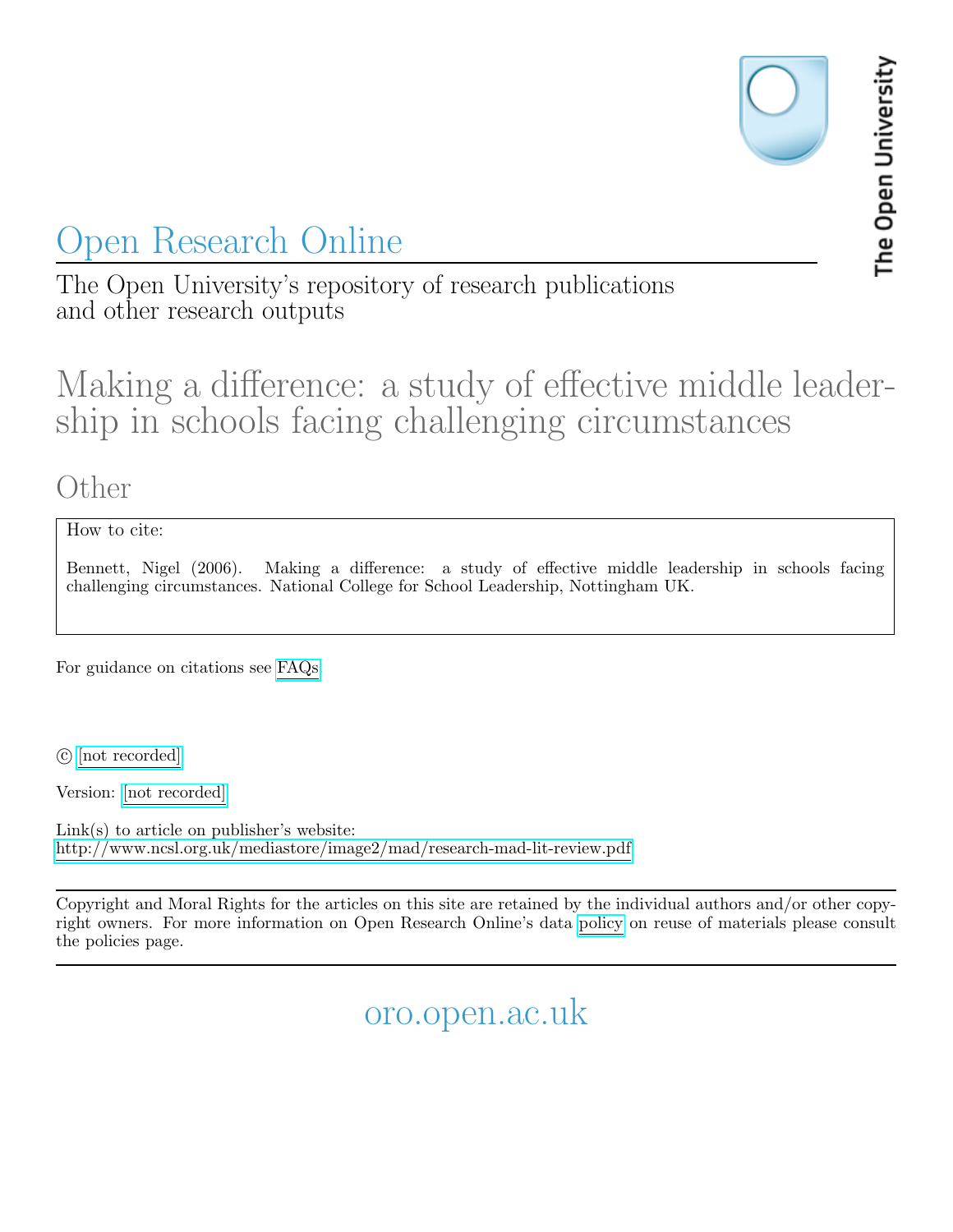

**National College for<br>School Leadership** 

www.ncsl.org.uk

# Making a Difference



Literature Review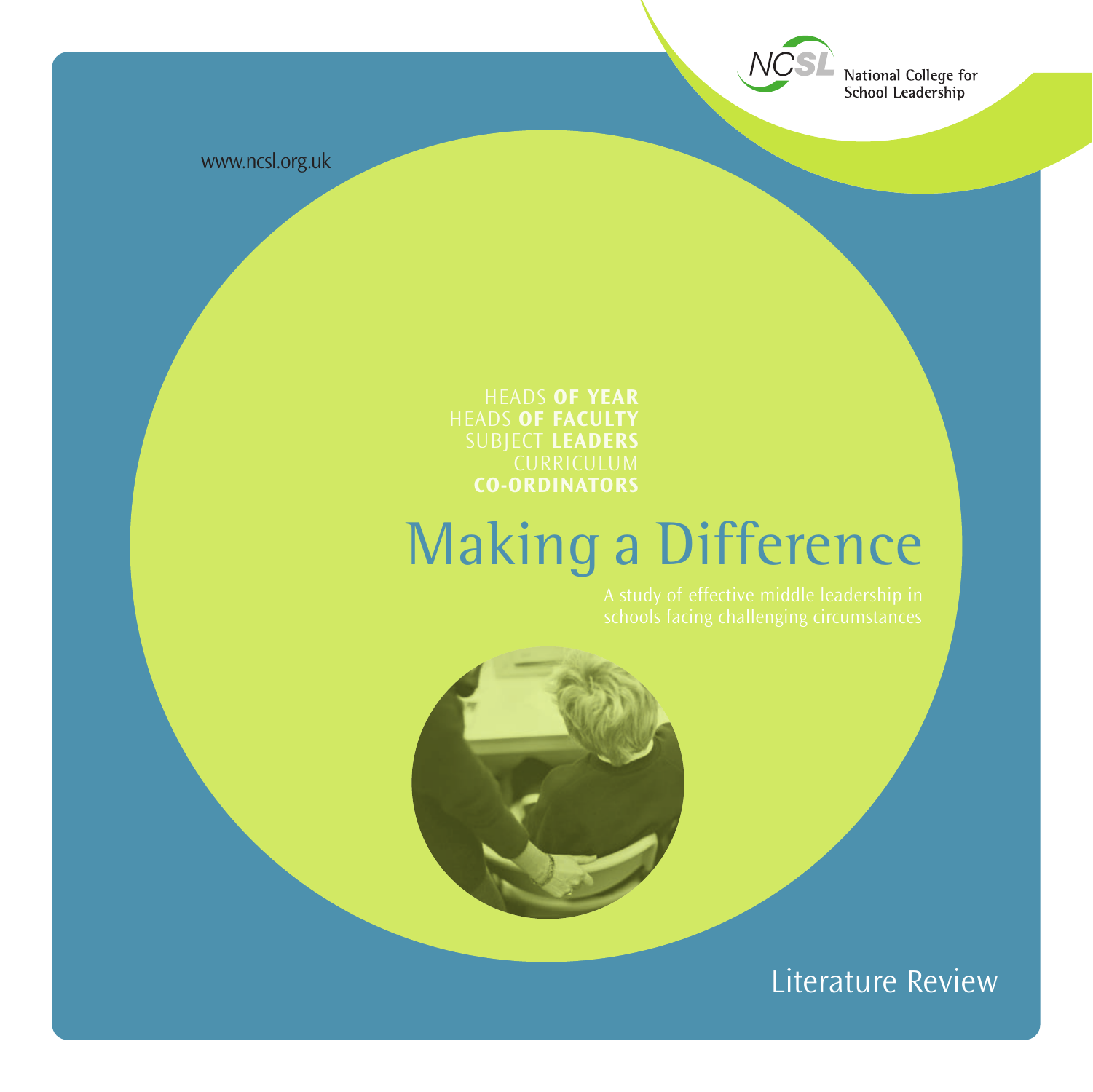### Summary of a report for the National College for School Leadership

#### **Nigel Bennett**

Centre for Educational Policy, Leadership and Lifelong Learning, Faculty of Education and Language Studies, The Open University. January 2006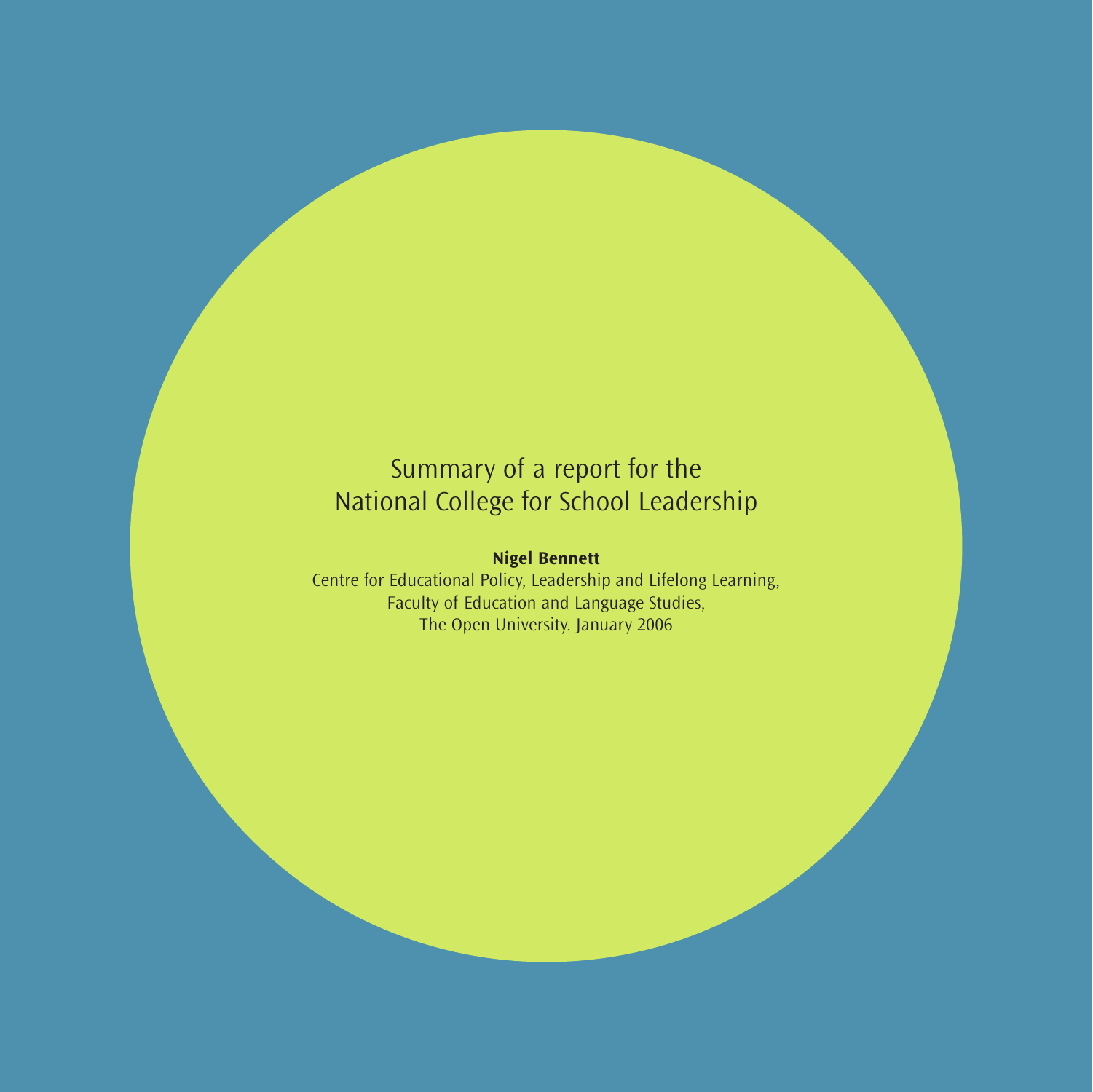| <b>Introduction</b>                                                              | 2              |
|----------------------------------------------------------------------------------|----------------|
| What are the key aspects of subject leadership<br>highlighted in the literature? | 3              |
| Collegiality                                                                     | 3              |
| Accountability                                                                   | $\overline{4}$ |
| Authority and expertise                                                          | 5              |
| Conclusion: The role of the subject leader in                                    |                |
| schools facing challenging circumstances                                         | 12             |
| <b>References</b>                                                                | 14             |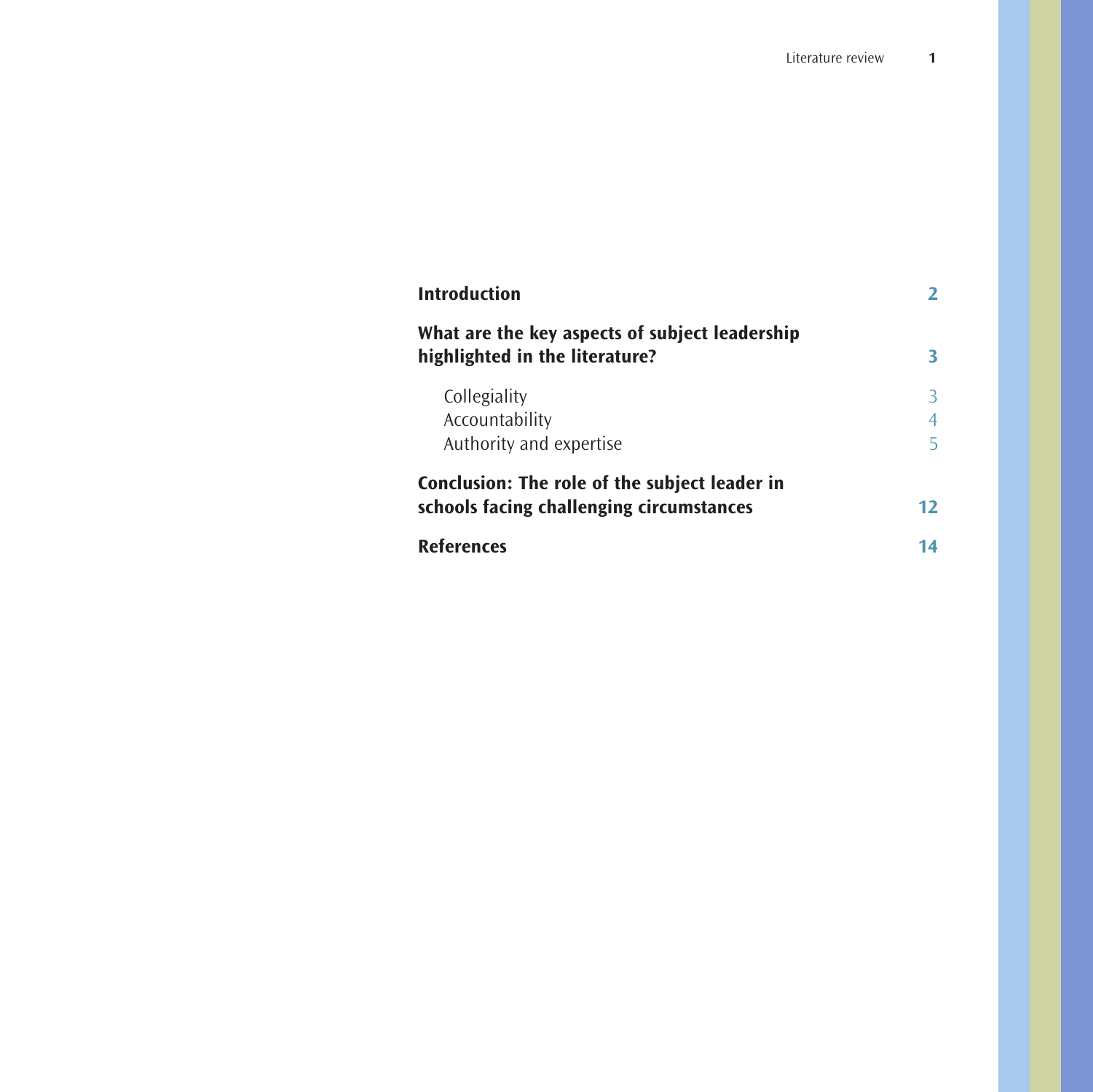## **Introduction**

**This paper summarises our report (Bennett, 2005) on the role of subject leaders in secondary schools facing challenging circumstances. This brief summary outlines some key issues in the role of the subject leader and the pressures they face, and concludes with some suggested guidelines for action for these postholders.** 

The key point that the report makes is that we can identify important underlying issues and problems that face all secondary school subject leaders, but that they are more acute and difficult to address in schools facing challenging circumstances. In particular, the key issues that subject leaders in such schools have to deal with are concerned with the multiple difficulties faced by these schools, the negotiation of the subject leader's broker role in the light of the strong moral leadership role advocated for the headteacher, and the problems faced by staff who may be uncertain about the quality and effectiveness of their practice.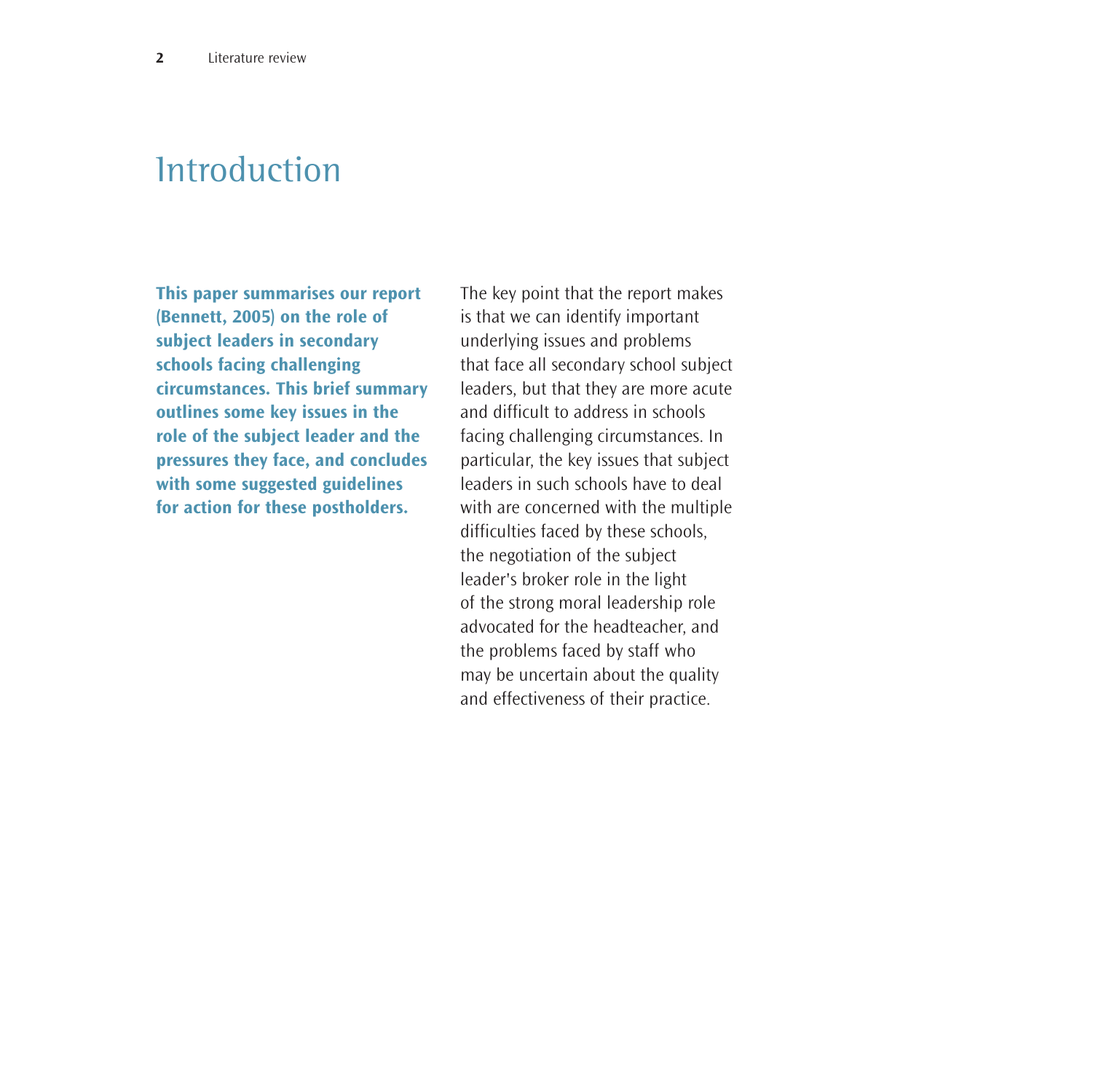## What are the key aspects of subject leadership highlighted in the literature?

**Bennett et al (2003) identified two key tensions in the role of the subject leader, and three basic issues through which these tensions were reflected.** 

The two tensions were

- whole-school expectations of subject leaders' role versus their loyalty to their department
- a growing line management culture within schools versus a professional rhetoric of collegiality

These two tensions were worked out specifically in relation to three important areas:

- collegiality
- accountability
- authority and expertise

In addition we explore the literature on:

- leadership as negotiation
- shared leadership
- power
- trust
- community of practice

#### **Collegiality**

Collegiality was interpreted in a variety of ways. Some were related to action and practice, and others were related to structure.

Collegiality as action and practice was concerned with questions of how much discussion within subject departments was focused on the what and how of teaching, and there was evidence that the term was often used as a synonym for individual autonomy. Collegiality as structure was seen as a way of defending the individuality of the department against the demands of the school's senior leaders and the perceived line management structure through which these demands were expressed. This tension generated important issues of accountability for the subject leader.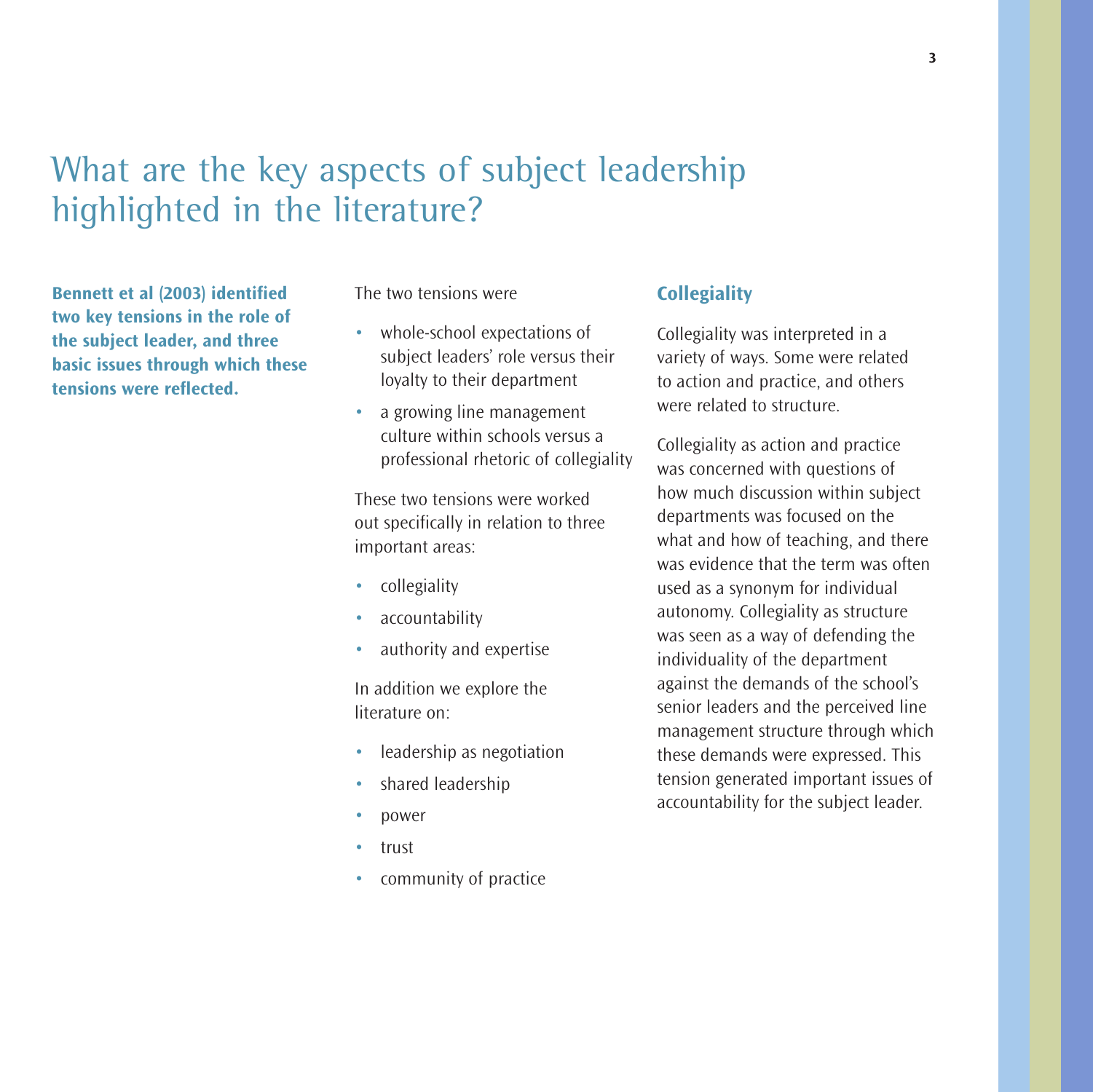Subsequent writing by Ribbins (2003) has provided a longitudinal case study which demonstrates how a strongly directive and interventionist head of a design department drove through changes in teaching practice which included highly directive curriculum changes and demands for teaching conformity. These ultimately produced both good examination performances by the students and a culture of openness among departmental staff about classroom practice, a willingness to be monitored in the classroom and high departmental morale.

#### **Accountability**

The review found that most subject leaders saw themselves as primarily accountable to their departmental colleagues and for defending their subject against curriculum demands, whereas senior staff saw them as accountable to the school and the governors for the department's performance. One consequence of this was that senior staff expected subject leaders to monitor the work of the teachers in their department and observe their classroom practice. This presented problems for many subject leaders who felt that it cast doubts on the professionalism of their colleagues as teachers of their specialist subjects, and undermined the climate of trust on which their departmental collegiality rested. Only where subject leaders had responsibility for the work of nonspecialists were monitoring and observation seen as appropriate.

Writers such as Glover et al (1999) and Wise (2001) see the role of the subject leader as 'buffer and bridge' or 'broker', standing between the school and the department. Like all middle managers – and here we deliberately choose 'manager' rather than 'leader' – subject leaders have to interpret policies made outside the department and filter demands so that they become manageable and acceptable to their colleagues (see also Bennett, 1995).

'Defence' can also involve 'advocacy'. Subject teachers may want to feel that their needs and opinions have an influence on whole-school decisions. Glover et al (1999) and James and Aubrey-Hopkins (2003) emphasise how important it is for the status and reputation of the subject leader that they obtain sufficient resources for the department to do its work. James and Aubrey-Hopkins also see this as a crucial aspect by which individual subject leaders sustain their self-respect, and legitimise their authority in their own eyes so that they feel they have the right to exercise the role.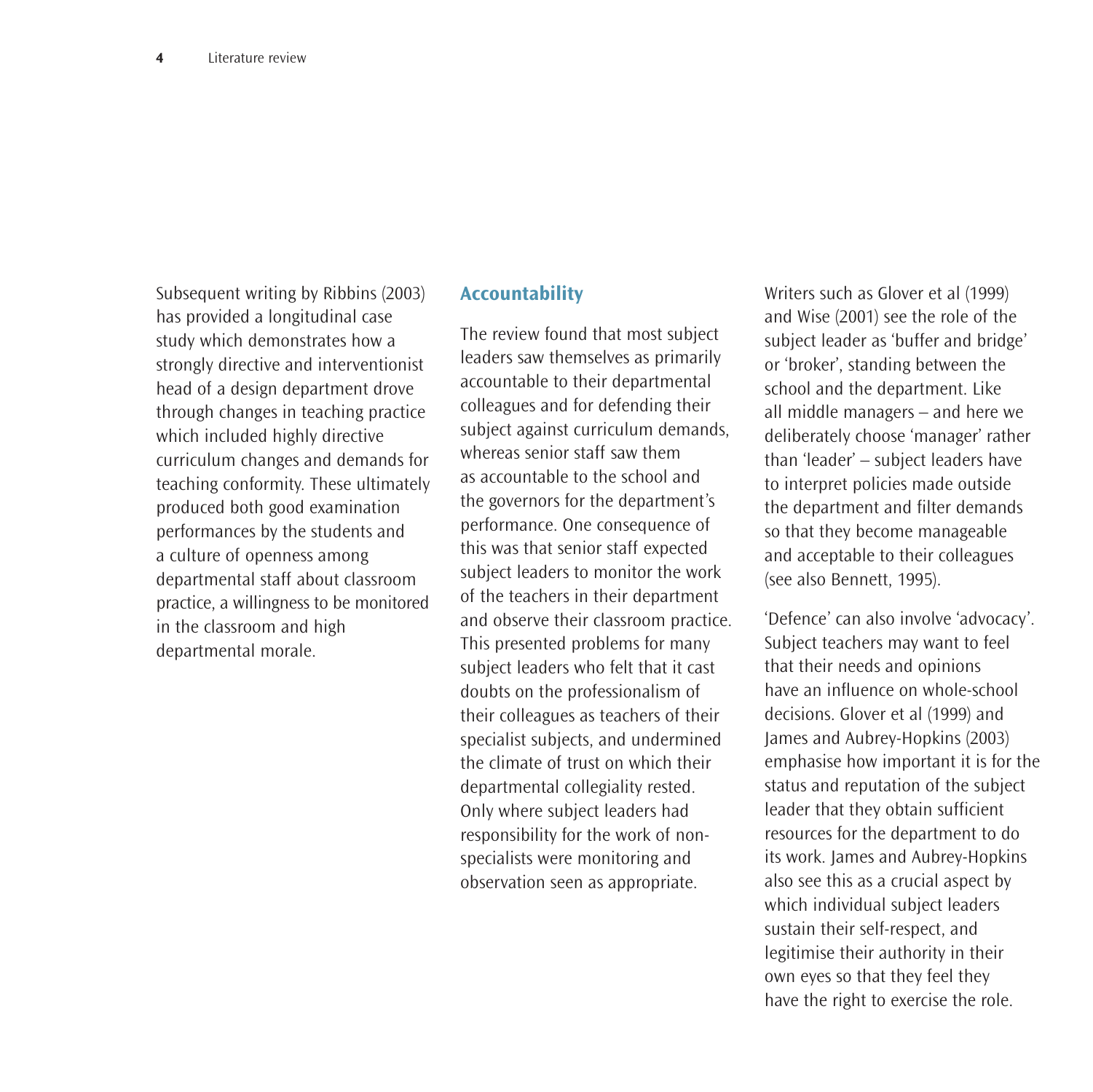# The re

The review found that most subject leaders saw themselves as primarily accountable to their departmental colleagues and for defending their subject against curriculum demands, whereas senior staff saw them as accountable to the school and the governors for the department's performance.

-<br>"<br>"

#### **Authority and expertise**

The literature suggests that a subject leader's capacity to do the job rests on their subject knowledge and teaching competence, and the ability to model good practice. The basis on which individual teachers acknowledged their subject leaders' role and allowed them to exercise it was not their formal position. Rather, the basis of their authority derived from their interpersonal skills, subject knowledge and expertise as teachers. Interestingly, they did not necessarily have to be the best teacher of the subject, but they had to be able to model what their colleagues saw as good classroom practice.

But this is a very simple way of looking at a complex phenomenon. Just what do we mean by knowledge, competence and good practice? Subject knowledge and classroom competence do not necessarily go together.

Ogawa (2003) suggests that competence rests on a combination of 'knowledgeability' – the knowledge or certainty that particular actions will produce particular results – and 'capability' – the ability to identify and choose between a number of alternative courses of action so as to act in the way that seems most appropriate to the situation. When knowledgeability and capability continue to deliver what is expected, teachers continue to work in a condition of certainty; when they do not, uncertainty about what counts as effective practice creeps in. This may be why teachers working outside their specialist areas and heads of department who are not getting good exam results (Sammons et al, 1997) welcome guidance and direction.

If departmental members and subject leaders value collegiality, how do they square off the 'leading professional' with the sense of equality implicit in the collegial framework?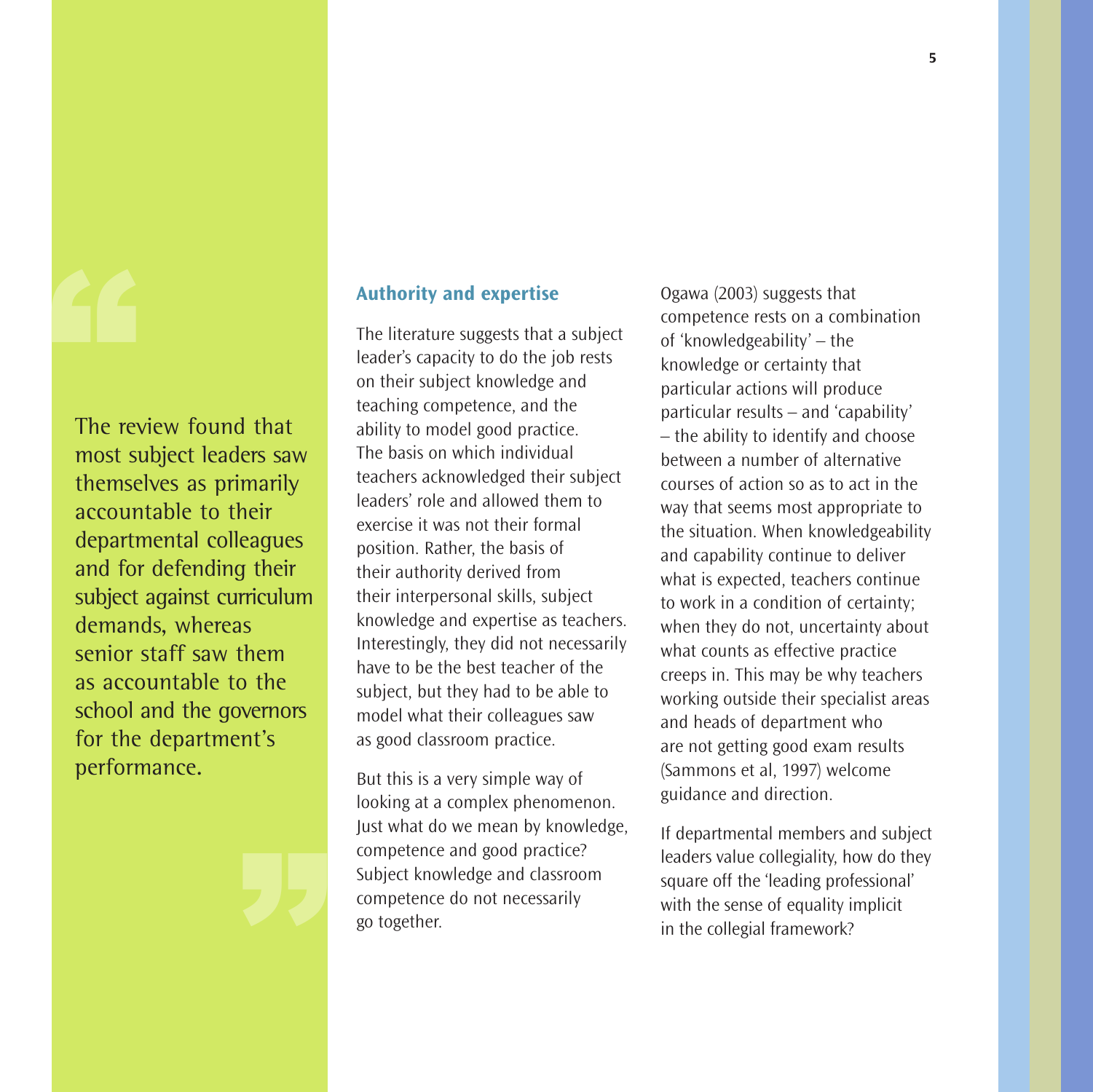One way of resolving this is to see leadership as an activity or function that takes place within the department rather than something done by a particular individual. Seen as a function, leadership 'flows through' the relationships within the department (Ogawa and Bossert, 1996). When we talk about leadership as a function rather than as one person's role, we are allowing for the possibility that it moves between people or gets stretched over a range of individuals (Spillane et al, 2001). Such an approach to leadership affects profoundly the basis on which we judge a subject leader's competence, and gets further attention in the discussion of teacher leadership below.

We should note, however, that even if leadership within a department becomes a function rather than a role, the literature reveals strong pressures that foster fragmentation in the culture of the school. Teachers' sense of accountability to their subject is one, which is reinforced by the tendency of secondary school timetables to segment the students' experience into a kind of production line (Metcalfe and Russell, 1997). The need to sustain legitimacy as a subject leader by defending the territory tends to create departmental subcultures, especially if the departments can claim to be successful (for example, by getting consistently good exam results). Jones et al (2004) also point out, reinforcing the production line analogy, that departments often have physical areas within the school that create visible as well as intellectual boundaries and reduce the extent to which staff communicate informally across subject areas.



When we talk about leadership as a function rather than as one person's role, we are allowing for the possibility that it moves between people or gets stretched over a range of individuals.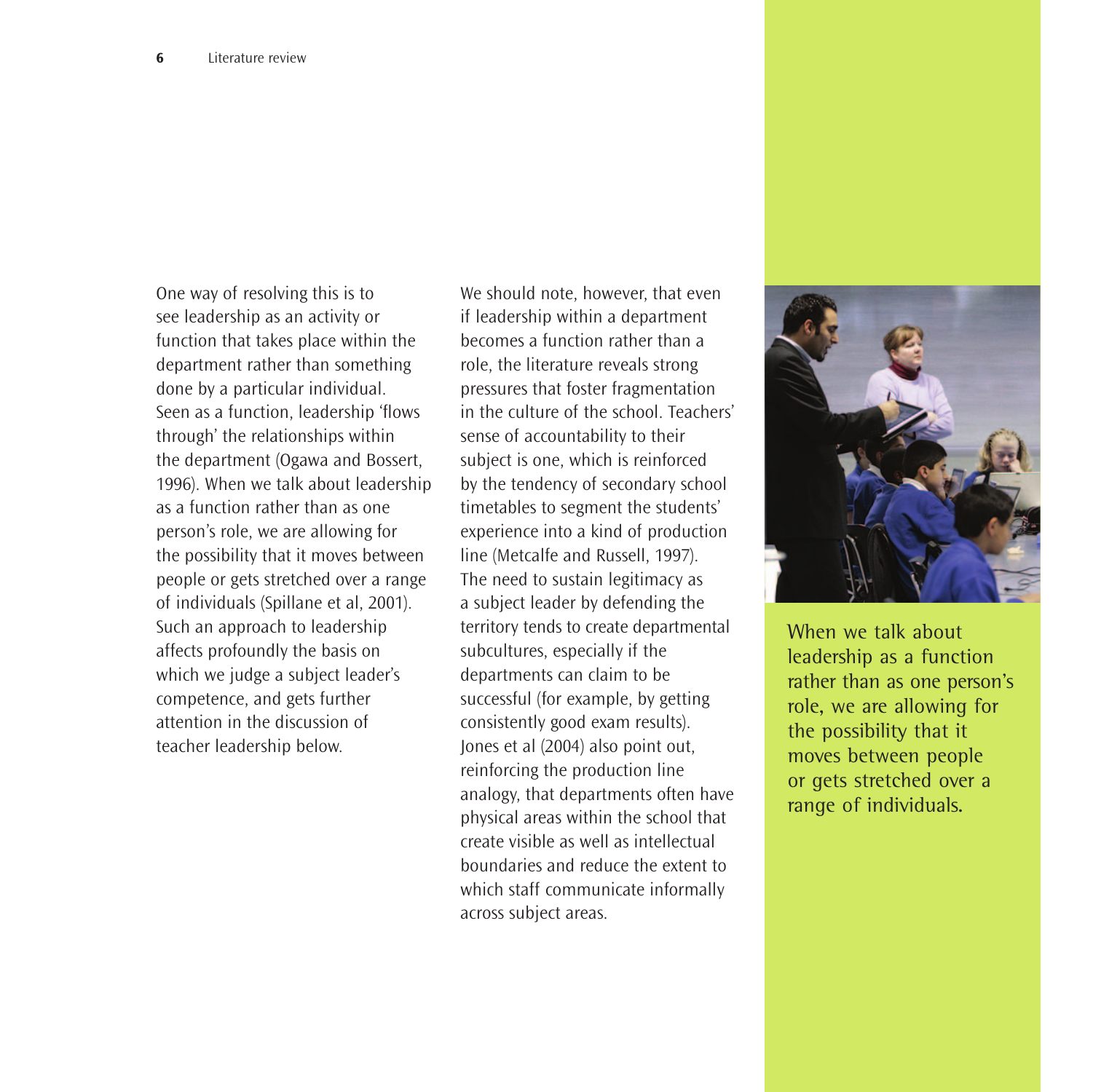#### **Leadership as negotiation**

Morley and Hosking (2003) view leadership as a process of negotiation between particular individuals in particular settings. Rather than promoting best practice, this negotiation should be about creating a shared view of what the organisation is like, why that is the case and what is planned for the future. Both of these views – dialogue and debate and negotiation – see the result as being agreed understandings of a situation and action to deal with it. Negotiation is a way of moving those involved from a situation of uncertainty to one of certainty about the what and how of teaching and learning in the school. It is a constant process, which is why these writers also emphasise the leader's role in this task.

We should note two points about this view of leadership as a negotiative process. First, it introduces two important elements into the discussion: power and trust. Second, negotiation involves two or more individuals or groups who may have different interests and values, and thus may lead to conflict instead of a shared view. This can weaken relationships and create cultural fragmentation and uncertainty rather than integration. Avoiding this result, and keeping a balance between uncertainty and certainty about what is being done and how, are key leadership activities.

#### **Shared leadership**

In terms of shared leadership, the literature on leadership in schools facing challenging circumstances has focused on the role of the headteacher. It emphasises the importance of the head having a strong moral basis for their leadership, and refusing to accept actions that contradict it.

They can be ruthless in enforcing their moral stance. However, they seek to persuade their staff to accept their vision and goals, and to promote dialogue, debate and collaboration in achieving them. Leadership is a widely distributed function and this removes the distinction between leaders and followers (Harris, 2002).

#### **Teacher leadership**

Teacher leadership is seen as a means of promoting negotiation between teachers, generating higher levels of participation and collaboration within schools and reducing the potentially divisive effect of subject departments noted above. It is seen as a vehicle for innovation and for generating a continuing review of practice, with leadership as a process of support and assistance as much as direction-setting.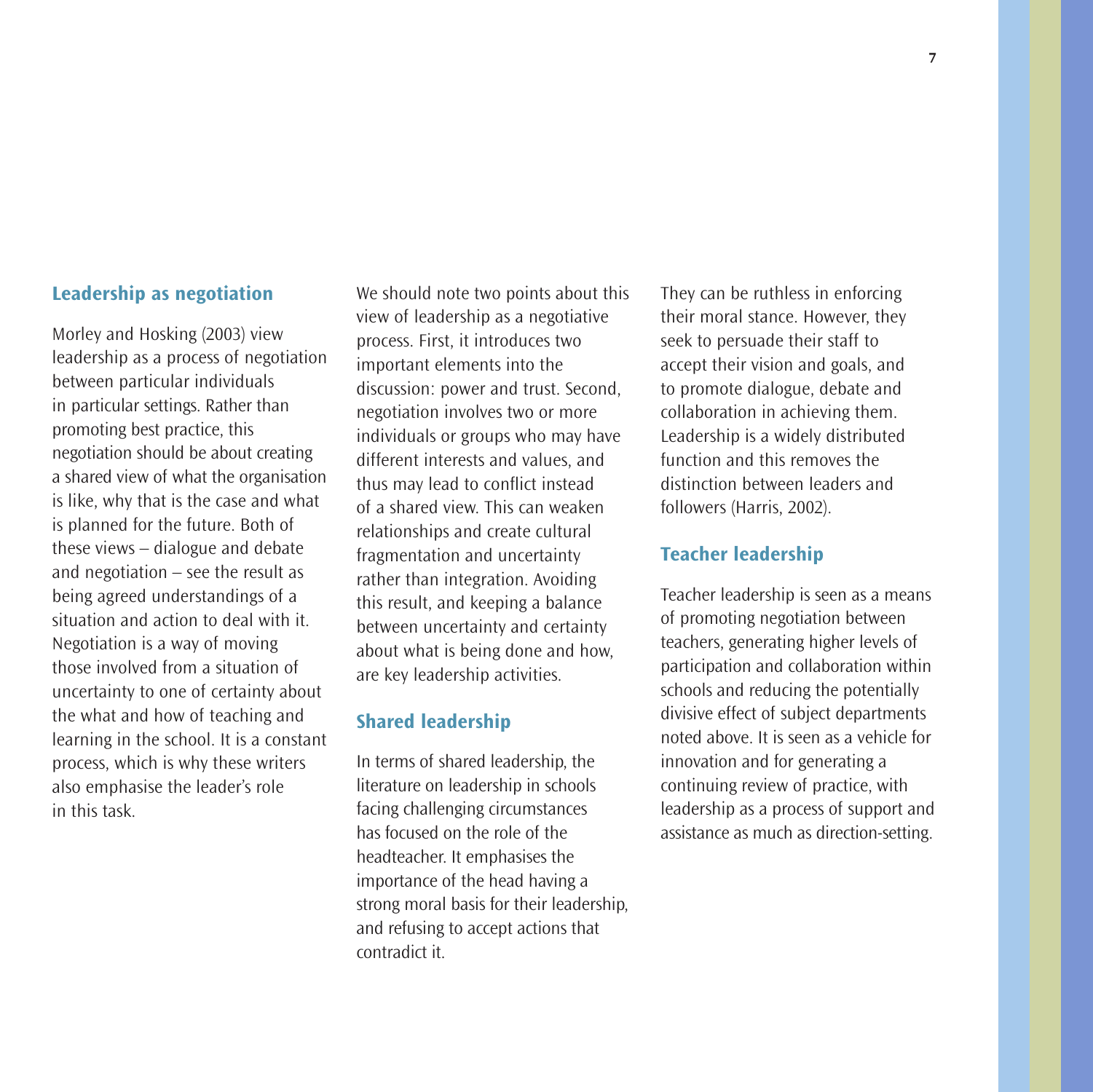However, we should note that because teacher leadership does not rest on a hierarchical structure of roles and responsibilities, it assumes very high levels of trust between staff, shared values and structures that create space for such negotiation to take place and provide any necessary support. Without these, despite the claims of writers such as Lingard et al (2003) that teacher leadership raises staff morale, the negotiative process at the heart of teacher leadership practice can easily result in conflict and fragmentation, and there is some evidence of this (Blase and Blase, 1997; Smylie, 1997). Changing staff can also affect the degree to which teacher leadership is accepted (Burke and Mitchell, 2004). Creating structures of support and flexibility is the responsibility of senior staff, but subject leaders can do much to create flexibility within their own departmental areas.

We should also remember that the roots of teacher leadership lie in the USA, where school principals are seen as middle managers within much more strongly directive local systems, and where, as non-teaching administrators, they were moved between schools much more frequently than teaching staff. Teacher leadership is presented in North America as a means of creating a more participative, professionally based decision-making process within schools where traditionally there has been little teacher participation in school decision-making at all, and thereby creating the kind of longer term certainty that frequent changes of school principals can undermine. Thus for example, in Patterson and Patterson's (2004) study, teacher leaders are seen as taking responsibility for substantial areas of whole-school policy-making and practice, performing a mixture of tasks traditionally exercised by subject leaders and senior staff in English schools, and providing forms of professional support that would be promoted within departments by good middle leaders.

# We should be a short that the

We should also remember that the roots of teacher leadership lie in the USA, where school principals are seen as middle managers within much more strongly directive local systems, and where, as non-teaching administrators, they were moved between schools much more frequently than teaching staff.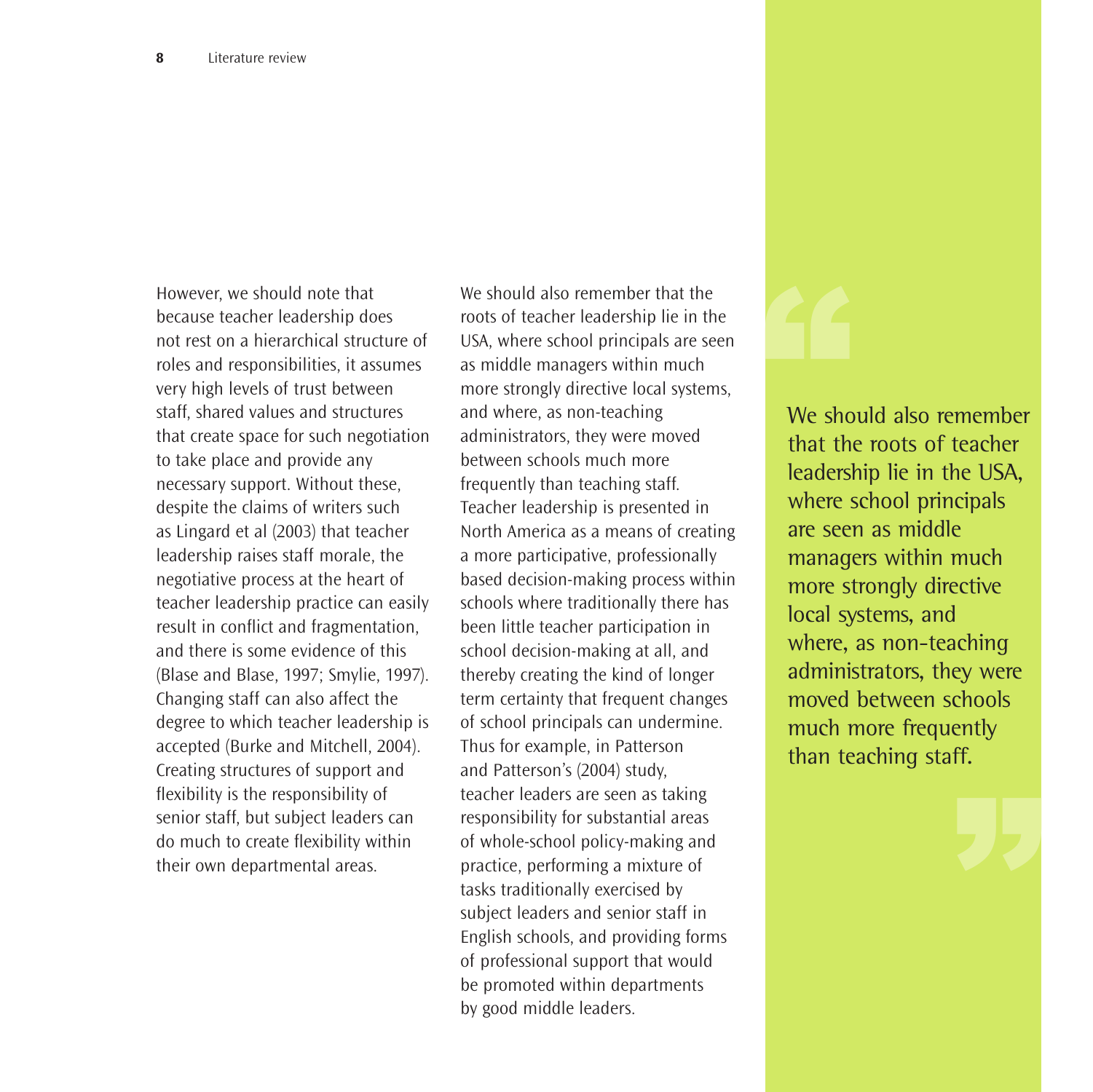

Much of the literature on educational leadership discusses power in terms of power to persuade colleagues rather than power over colleagues.

#### **Conflicts of interest**

This summary has identified many opportunities for conflict, and conflict involves the use of power (Hoyle, 1986; Ball, 1987). However, the teacher leadership literature tends to present leadership as distributed among the teachers so that they are perceived as equals who assume leadership roles on the basis of their particular expertise in a situation and in an environment of cultural integration. But just as negotiation implies different values and interests, so we must remember that some participants are more influential than others: there is always what Hales (1993) refers to as 'power disparity'. This is relatively small between subject leaders and others, but very great between the head and their colleagues. Heads can mandate action if they wish, and can remove staff, and appoint teachers who share their values.

Teacher leadership writers accept this implicitly by identifying two crucial roles for headteachers. The first – moral leadership – has already been referred to. Secondly, as line managers with a whole-school perspective, heads can identify areas of practice that they believe would benefit from greater staff collaboration. Bringing this about on anything more than a superficial level would require the kind of negotiation that we referred to earlier, and again, there is no intrinsic reason why this work cannot involve, if not be undertaken through, subject leaders.

Much of the literature on educational leadership discusses power in terms of power to persuade colleagues rather than power over colleagues. However, any kind of power disparity that is structurally created, such as that between headteacher and staff, is ultimately 'power over'.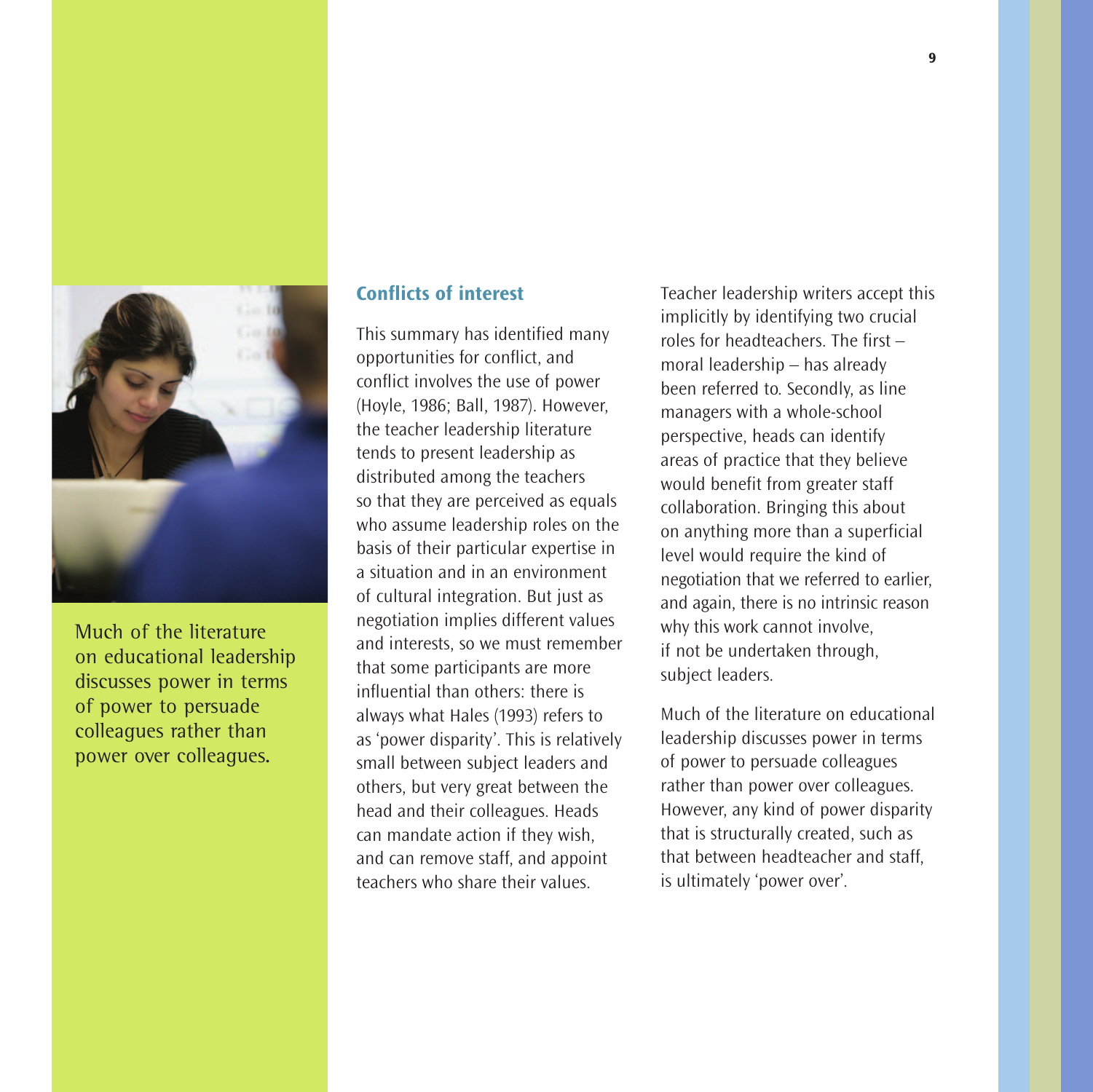For this reason, the role of subject leaders as defenders of the interests of their subject colleagues, referred to above, is crucial in reducing the degree to which power over their area of responsibility is exercised by more senior staff.

#### **Trust**

Trust between the different parties or individuals involved is an essential requirement in conflict resolution. We need to be certain that people will do what they undertake to do. One objection that subject leaders expressed about monitoring and evaluating their colleagues' work was that it undermined the basic principle of professionalism: trust in a person to do their work properly and without supervision. This was behind the claim of collegiality by many subject leaders.



Trust between the different parties or individuals involved is an essential requirement in conflict resolution. We need to be certain that people will do what they undertake to do.

The literature is clear that there is a relationship between the exercise of power and the development of trust. It is difficult to see how headteachers can 'require' trust (Harris, 2002) of their staff; it is more likely that the response to opportunities to engage in collaborative activities within the constraints of a very strong moral framework, as in her examples of effective headship in schools in special measures, will be compliance rather than trust, unless staff can be brought in who share the values of that moral framework.

#### **Communities of practice**

Writers on organisations are increasingly referring to communities of practice, and we should examine briefly the difference between these and collegial units. Communities of practice are seen as groups of individuals which are to a large extent self-generated on the basis of shared values and a shared understanding of what their work involves and how it should be done.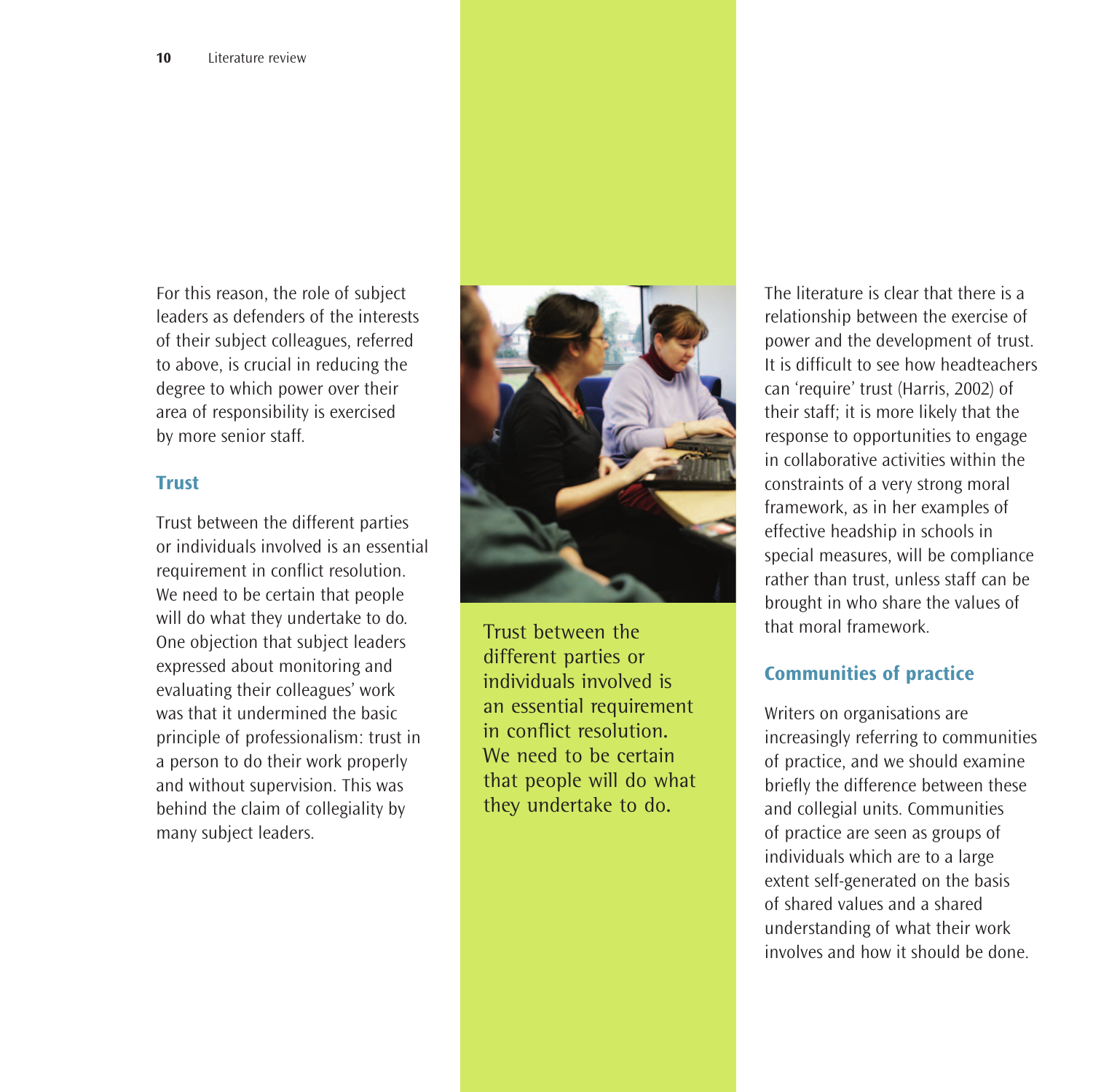Because of this shared understanding, they become important sources of individual members' personal and professional identities. Leadership within a community of practice is a function not a role, and plays the important part of supporting and encouraging colleagues. One possible distinction between a collegium and a community of practice may be that although both may have a set of shared values, a collegium is a group of individuals who work primarily as autonomous individuals, whereas a community or practice is a group of individuals who work more collectively. From this perspective, members of a community of practice are more likely to discuss work and establish agreed bases for practice, and find that these discussions reinforce both their commitment to their shared values and the degree to which their professional practice is consistent across the group.

Thus an effective community of practice is likely to rest upon a deeper level of trust between its members – what Bottery (2003) calls 'practice' trust – than a collegium, in which members trust one another on the basis of their role: in this case, as a co-teacher of a subject.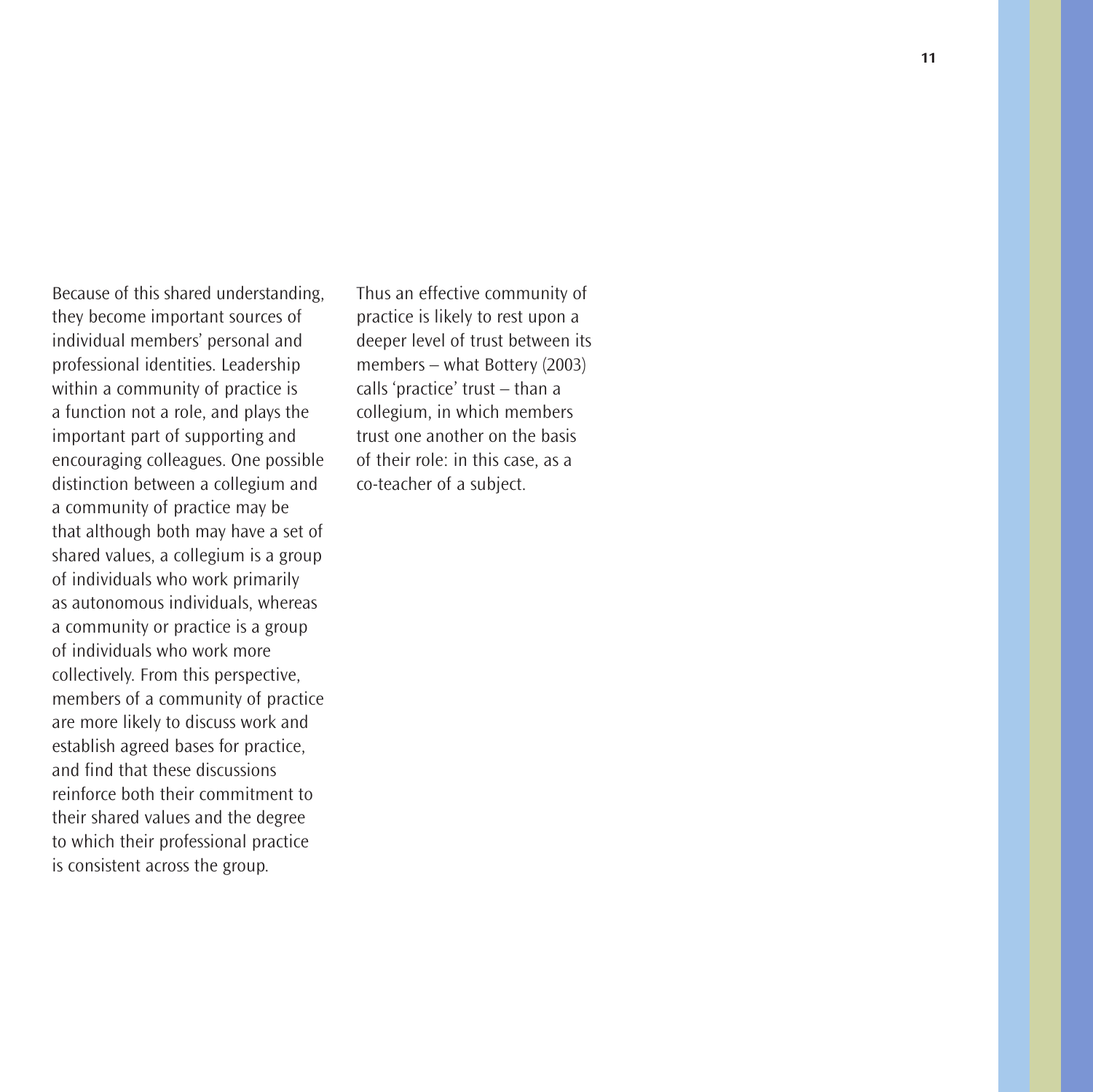# Conclusion

The role of the subject leader in schools facing challenging circumstances

**This discussion has shown that subject leaders working in schools facing challenging circumstances must sustain a level of certainty about pedagogy in the professional thinking of their colleagues whilst promoting sufficient uncertainty to create a drive towards professional discussion and the negotiation of new forms of shared practice, as a basis for ongoing improvements in the quality of their students' learning.** 

At the same time, they must sustain or promote an overall school culture of integration rather than differentiation or fragmentation. This is little different from the subject leader's role in any other school. However, the issues around negotiation, power and trust are more acute in schools facing challenging circumstances.

In our view, the central task of the effective subject leader is to create a culture of trust within their departmental teams that will make it possible to discuss issues of practice rather than sustaining these as individual matters. This will be a slow process requiring that a level of uncertainty exists about what counts as good practice so that individuals are prepared to discuss what they do in order to find possible ways forward. However, too much uncertainty is likely to lead to a return to the old ways and resistance to change. We suggest that the following guidelines for action for subject leaders should help towards this end of creating trust and willingness to think collectively about practice.

- Work to provide an environment of stability and security within which their colleagues can work, acting as a buffer, bridge and broker to mediate between departmental needs and expectations and the wider demands of the school's senior leadership. Being seen to defend the interests of the subject will provide them with credibility and status among their subject colleagues. However, ensuring that colleagues are aware of wider school expectations will make it possible to align subject teaching policies with those of the school as a whole.
- Work to promote a shared approach to pedagogical or curriculum leadership within the subject, so that leadership is seen as support rather than guidance and direction, and where individual expertise, rather than office, is valued and respected as a basis for such leadership.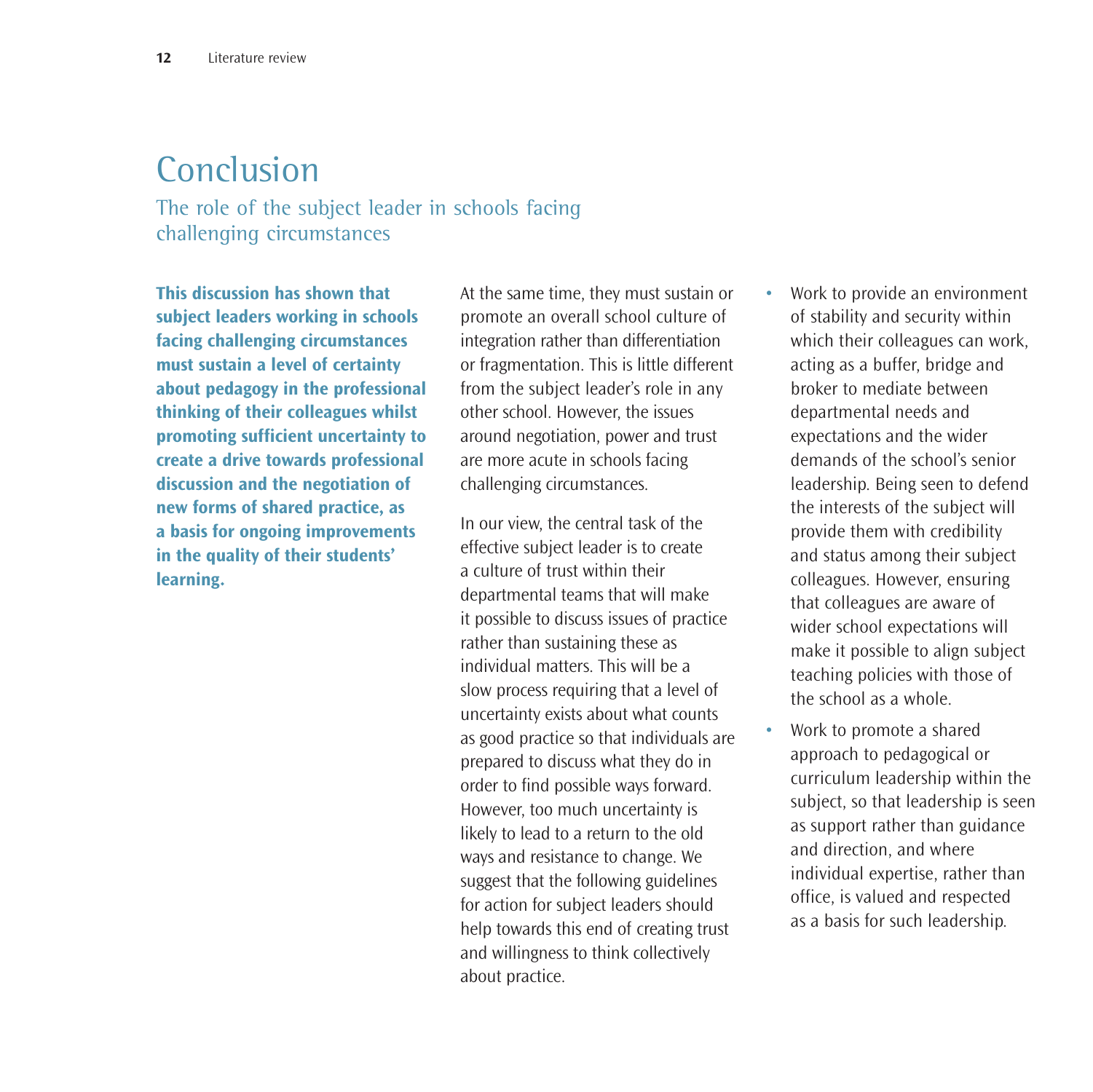This is not to deny subject leaders' accountability for the overall quality of the work of the subject teachers; it is to acknowledge the range of skills and expertise that is available for colleagues to draw on as needed.

- Work to promote a view of professional dialogue and support as an opportunity to learn and improve practice, by taking advantage of the informal comments on such topics as successful or unsuccessful teaching work that routinely occur in staffroom conversations.
- Exploit situations of uncertainty to encourage individuals to support – that is to say, provide leadership to – one another, and to promote collaborative or team-based responses.
- Create situations of uncertainty in order to maximise opportunities for learning, ensuring that they are not so threatening that they cause colleagues to retreat into the familiar.

Much of the work necessary to carry out these tasks involves the kind of continuous negotiation outlined by Morley and Hosking (2003), encouraging colleagues to think about their teaching and their relations with each other. The subject leader also faces what is potentially an even more difficult task of maintaining this negotiative stance in relation to the wider school setting, in their role as buffer, bridge and broker, in order to ensure the overall culture of integration referred to above without appearing to undermine the position of their subject colleagues. This is a complex activity as it has to be undertaken in a situation of considerable power disparity in which the subject leader is the weaker party, and because of the moral ruthlessness described by Harris as a characteristic of the heads who were successful in overcoming challenging circumstances.

These suggested guidelines for action are not in any way original interpretations of the subject leaders' role, and nor are they panaceas. Indeed, at first sight they suggest that the tasks facing subject leaders in schools facing challenging circumstances are only different in degree from those facing subject leaders in any other kind of school. What is different, though, is the extent to which they have to promote simultaneously the conditions of security and uncertainty that can encourage their colleagues to acknowledge a need for support and advice without feeling inadequate or incompetent, and generate a climate of trust and rapport between the teachers of the subject that will promote the move from an individually focused collegium that may promote flexible and innovative practice to a community of learners that will do so.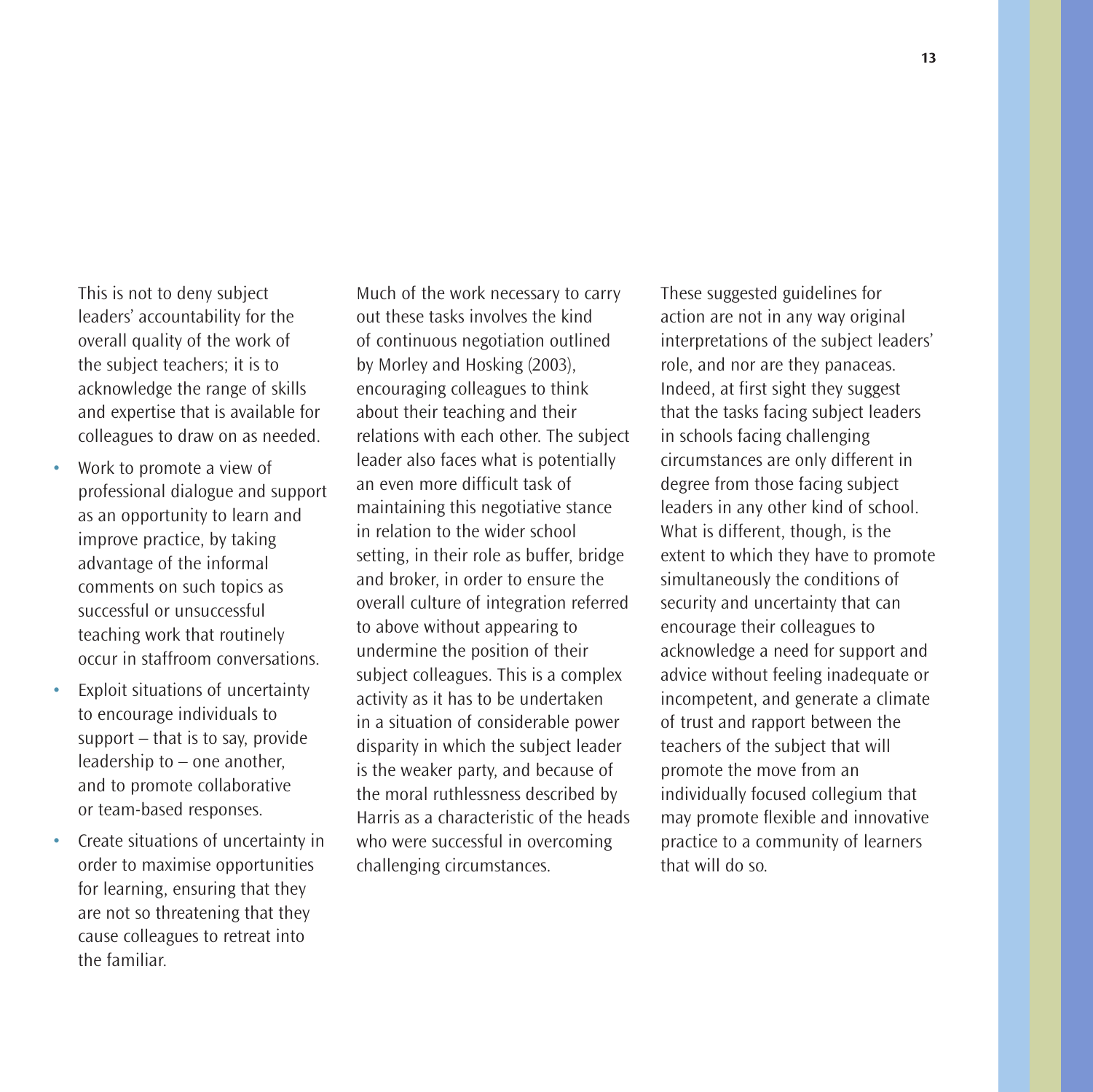### References

Ball, S J, 1987, *The Micropolitics of the School*, London, Methuen

Bennett, N, 1995, *Managing Professional Teachers: Middle Management in Primary and Secondary Schools*, London, Paul Chapman Publishing

Bennett, N, 2005, *The role of subject leaders in secondary schools facing challenging circumstances: a report for the National College for School Leadership*, Nottingham, National College for School Leadership

Bennett, N, Newton, W, Wise, C, Woods, P A & Economou, A, 2003, *The Role and Purpose of Middle Leaders in Schools*, Nottingham, National College for School Leadership

Blase, J & Blase, J, 1997, *The Fire is Back? Principals Sharing School Governance*, Thousand Oaks, CA, Corwin Press

Bottery, M, 2003, The management and mismanagement of trust, *Educational Management*, Administration and Leadership, 31(3), 245-61

Burch, P & Spillane, J, 2003, Elementary school leadership strategies and subject matter: reforming mathematics and literacy instruction, *Elementary School Journal*, 103(5), 519-35

Burke, D & Mitchell, I, 2004, Reflections on practice: an administrator's 16-year journey to promote teacher leadership and learning. In J Chrispeels (ed) *Learning to Lead Together: The Promise and Challenge of Shared Leadership*, Thousand Oaks, CA, Sage, 80-103

Glover, D & Miller, D with Gambling, M, Gough, G, & Johnson, M, 1999, As others see us: senior management and subject perceptions of the work effectiveness of subject leaders in secondary schools, *School Leadership and Management*, 19(3), 331-45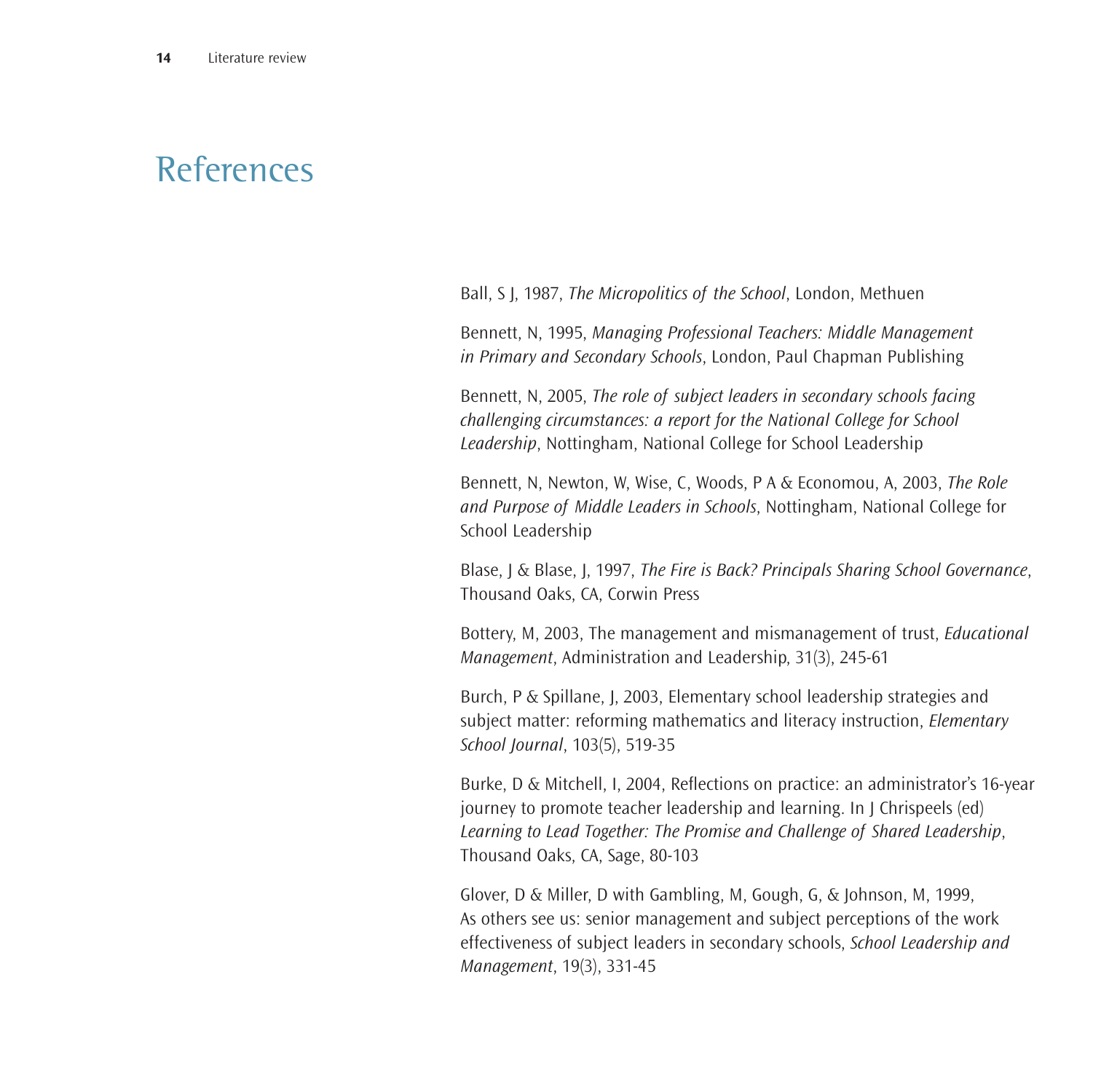Hales, C, 1993, *Managing Through Organisation: The Management Process, Forms of Organisation and the Work of Managers*, London, Routledge

Harris, A, 2002, Effective leadership in schools facing challenging contexts, *School Leadership and Management*, 22(1), 15-26

Hoyle, E, 1986, *The Politics of School Management*, London, Hodder and Stoughton

James, C & Aubrey-Hopkins, J, 2003, The leadership authority of educational 'middle managers': the case of subject leaders in secondary schools in Wales, *International Studies in Educational Administration*, 31(1), 50-64

Jones, N, James, C & Dunning, G, 2004, An analysis of the experience of department boundaries and their management by subject leaders in secondary schools in Wales. Paper presented to the seventh BELMAS International Research Conference, Oxford, 8-10 July

Lingard, B, Hayes, D, Mills, M & Christie, P, 2003, *Leading Learning*, Buckingham, Open University Press

Metcalfe, C & Russell, S, 1997, The role of subject leaders in monitoring the work of teachers in secondary schools: the quest for consistency? Paper presented to the annual conference of the British Educational Research Association, York, 11-14 September

Morley, I E & Hosking, D-M, 2003, Leadership, learning and negotiation in a social psychology of organizing. In N Bennett and L Anderson (eds) *Rethinking Educational Leadership*, London, Sage, 43-59

Ogawa, R T, 2003, Embracing uncertainty: organizing and leading to enhance the knowledgeability and capability of teachers. In N Bennett and L Anderson (eds) *Rethinking Educational Leadership*, London, Sage, 27-42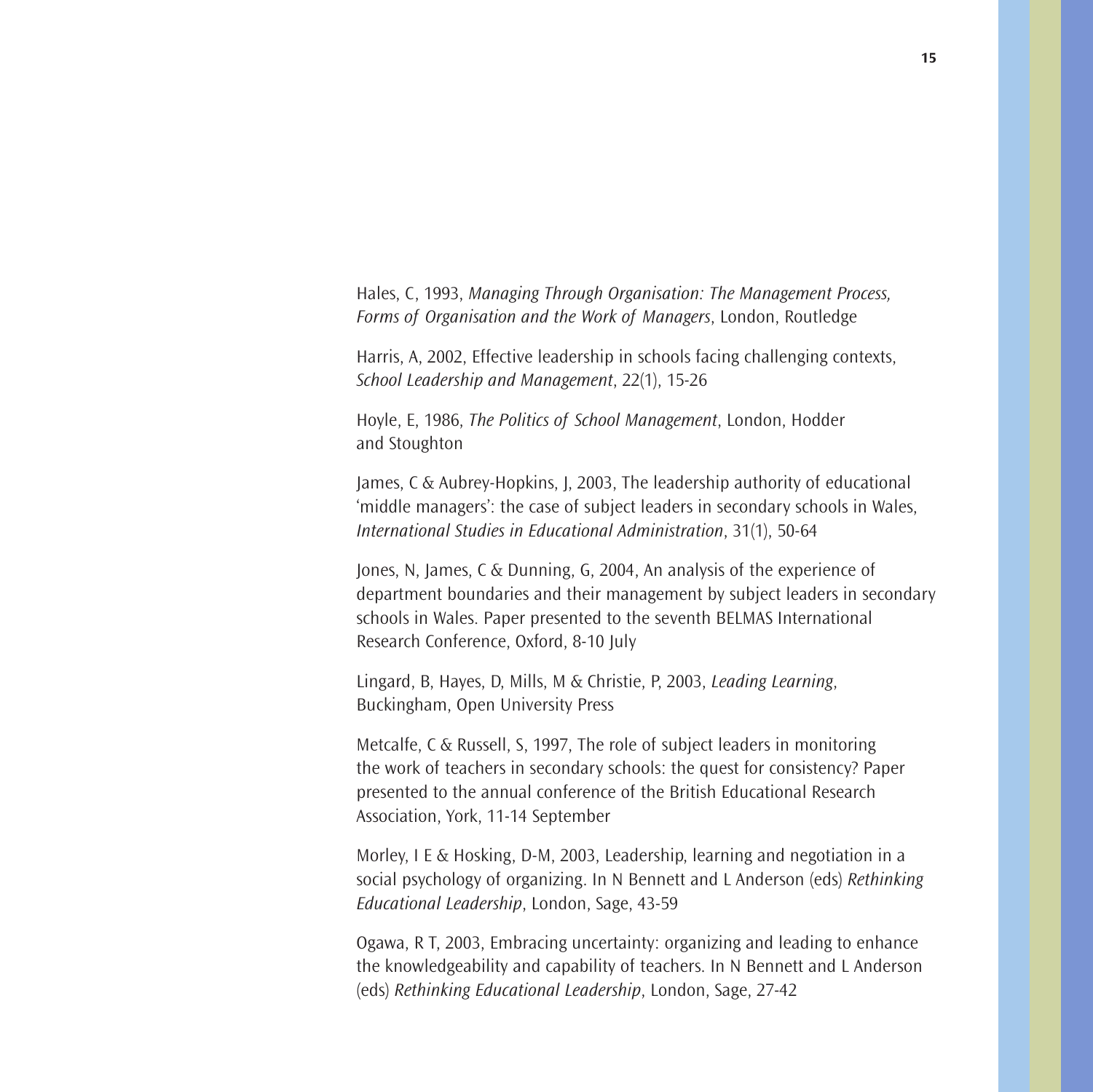Ogawa, R T & Bossert, S T, 1997, Leadership as an organizational quality. In M Crawford, L Kydd & C Riches (eds) Leadership and Teams in Educational Management, Buckingham, Open University Press, 9-23

Patterson, J & Patterson, J, 2004, Sharing the Lead, *Educational Leadership*, April 2004, 74-8

Ribbins, 2003, A life in design. Keynote address to the annual conference of the British Educational Leadership Management and Administration Society, Yarnfield, September

Sammons, P, Thomas, S & Mortimore, P, 1997, *Forging Links: Effective Schools and Effective Departments*, London, Paul Chapman Publishing

Smylie, M, 1997, Research on teacher leadership: assessing the state of the art. In B Biddle et al (eds) *International Handbook of Teachers and Teaching*, Dordrecht, Kluwer, 521-92

Spillane, J, Halverson, R & Diamond, J B, 2001, Investigating school leadership practice: a distributed perspective, *Educational Researcher*, 30(3), 23-8

Turner, C, 2003, A critical review of research on subject leaders in secondary schools, *School Leadership and Management*, 23(2), 209-27

Wise, C, 2001, The monitoring role of the academic middle manager in secondary schools, *Educational Researcher*, 41(2), 333-42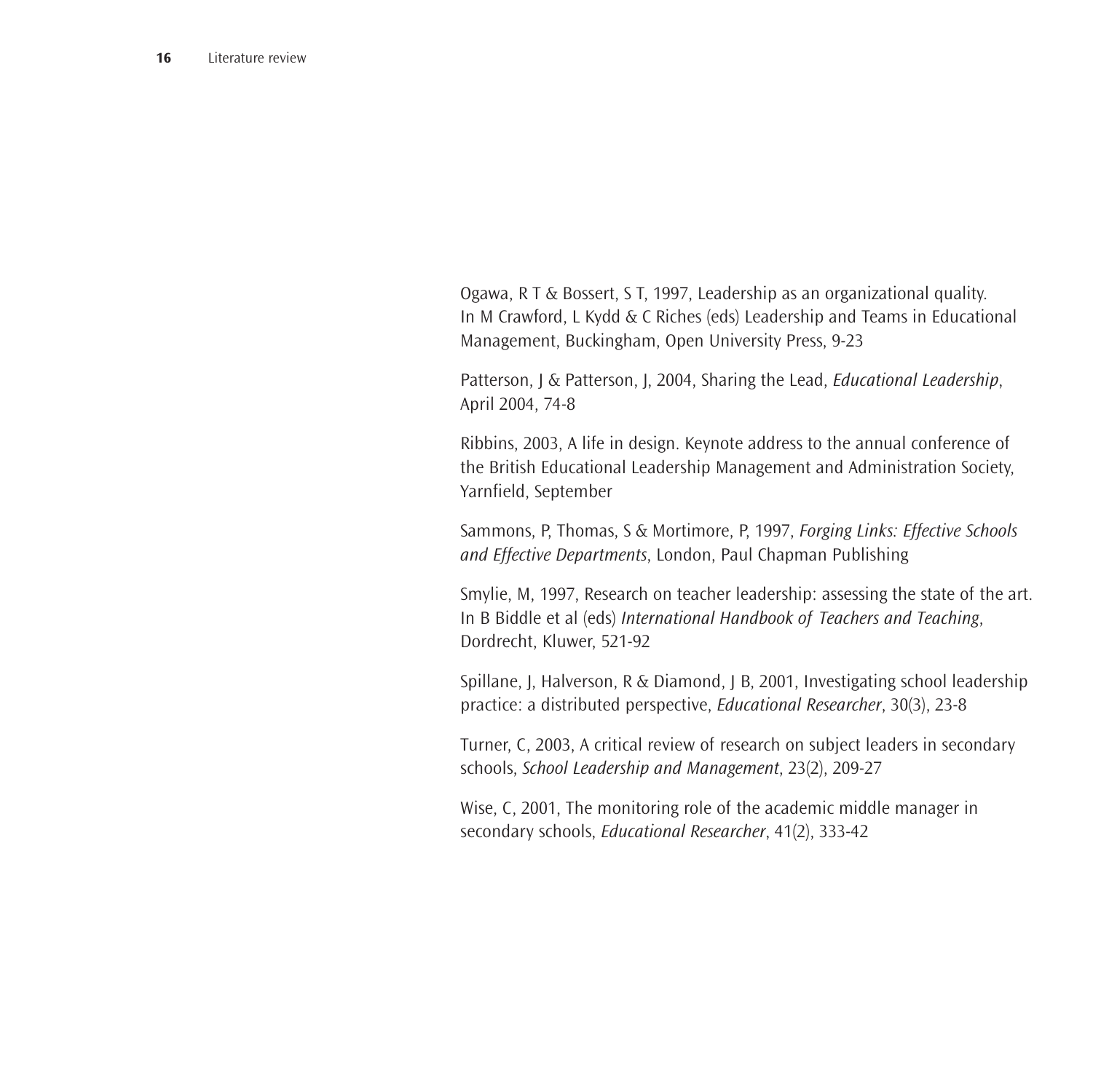